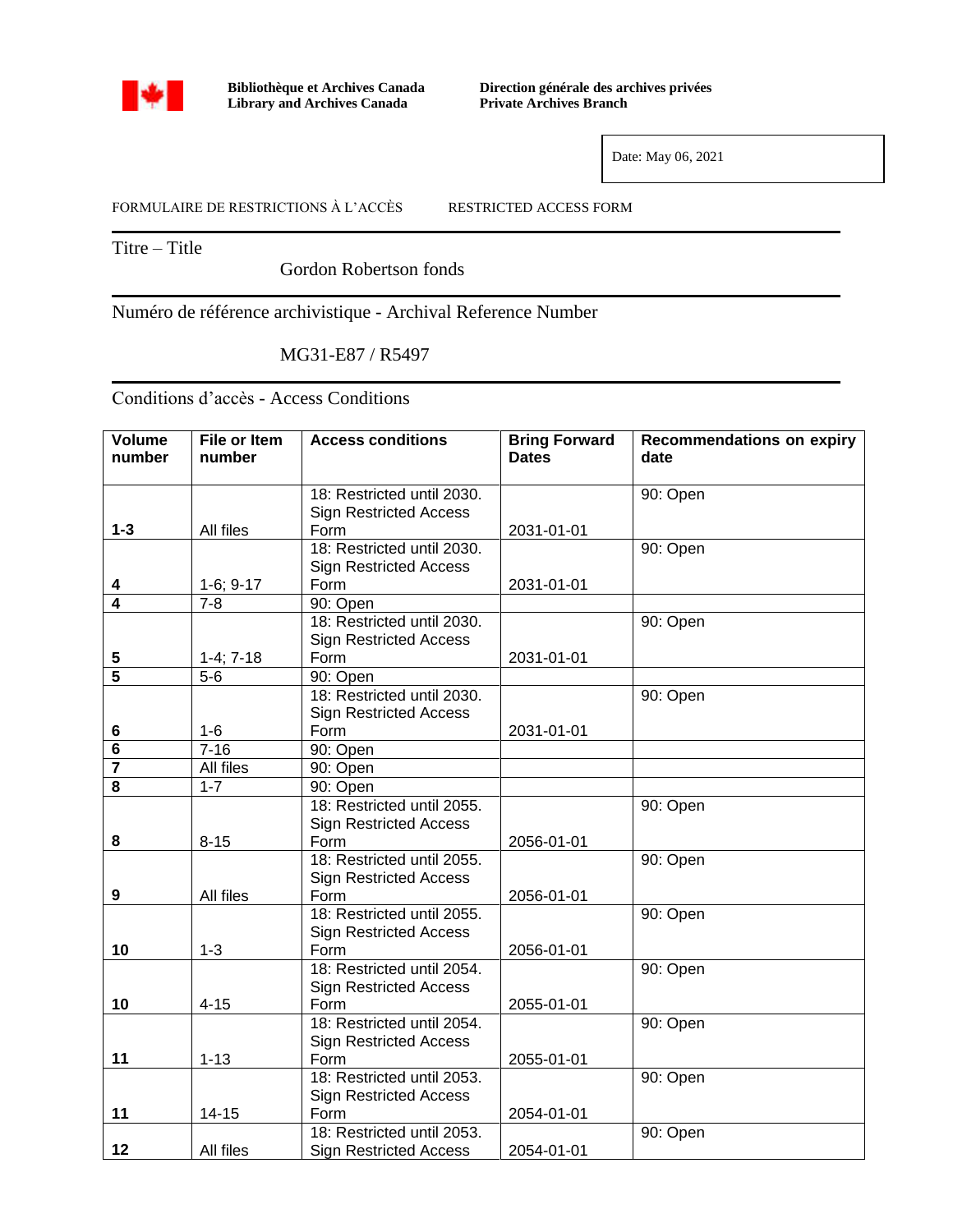|           |           | Form                                  |            |                                                   |
|-----------|-----------|---------------------------------------|------------|---------------------------------------------------|
|           |           | 18: Restricted until 2053.            |            | 90: Open                                          |
|           |           | <b>Sign Restricted Access</b>         |            |                                                   |
| 13        | $1 - 7$   | Form                                  | 2054-01-01 |                                                   |
|           |           | 18: Restricted until 2052.            |            | 90: Open                                          |
|           |           | <b>Sign Restricted Access</b>         |            |                                                   |
| 13        | $8 - 15$  | Form                                  | 2053-01-01 |                                                   |
|           |           |                                       |            | 18: Restricted.                                   |
|           |           |                                       |            | Sign Restricted Access Form<br>from 2023 to 2052. |
| 14        | $1 - 14$  | 10: Closed until 2022                 | 2023-01-01 | 2053-01-01, 90: Open.                             |
|           |           |                                       |            | 18: Restricted.                                   |
|           |           |                                       |            | Sign Restricted Access Form                       |
|           |           |                                       |            | from 2022 to 2051.                                |
| 14        | 15        | 10: Closed until 2021                 | 2022-01-01 | 2052-01-01, 90: Open.                             |
|           |           |                                       |            | 18: Restricted.                                   |
|           |           |                                       |            | Sign Restricted Access Form                       |
|           |           |                                       |            | from 2022 to 2051.                                |
| 15        | All files | 10: Closed until 2021                 | 2022-01-01 | 2052-01-01, 90: Open.                             |
|           |           | 18: Restricted until 2050.            |            | 90: Open.                                         |
|           |           | <b>Sign Restricted Access</b>         |            |                                                   |
| 16        | All files | Form                                  | 2051-01-01 |                                                   |
|           |           | 18: Restricted until 2050.            |            | 90: Open.                                         |
| 17        | $1 - 2$   | <b>Sign Restricted Access</b><br>Form | 2051-01-01 |                                                   |
|           |           | 18: Restricted until 2049.            |            | 90: Open.                                         |
|           |           | <b>Sign Restricted Access</b>         |            |                                                   |
| 17        | $3 - 16$  | Form                                  | 2050-01-01 |                                                   |
|           |           |                                       |            | 18: Restricted.                                   |
|           |           |                                       |            | Sign Restricted Access Form                       |
|           |           |                                       |            | from 2032 to 2061.                                |
| 17        | 17        | 10: Closed until 2031                 | 2032-01-01 | 2062-01-01, 90: Open.                             |
|           |           |                                       |            | 18: Restricted.                                   |
|           |           |                                       |            | Sign Restricted Access Form                       |
|           |           |                                       |            | from 2032 to 2060.                                |
| 17        | 18-19     | 10: Closed until 2030                 | 2031-01-01 | 2061-01-01, 90: Open.<br>18: Restricted.          |
|           |           |                                       |            | Sign Restricted Access Form                       |
|           |           |                                       |            | from 2031 to 2060.                                |
| $18 - 19$ |           | 10: Closed until 2030                 | 2031-01-01 | 2061-01-01, 90: Open.                             |
|           |           |                                       |            | 18: Restricted.                                   |
|           |           |                                       |            | Sign Restricted Access Form                       |
|           |           |                                       |            | from 2032 to 2060.                                |
| 20        | $1 - 2$   | 10: Closed until 2030                 | 2031-01-01 | 2061-01-01, 90: Open.                             |
|           |           |                                       |            | 18: Restricted.                                   |
|           |           |                                       |            | Sign Restricted Access Form                       |
|           | $3 - 13$  | 10: Closed until 2029                 | 2030-01-01 | from 2031 to 2059.                                |
| 20        |           |                                       |            | 2060-01-01, 90: Open.<br>18: Restricted.          |
|           |           |                                       |            | Sign Restricted Access Form                       |
|           |           |                                       |            | from 2030 to 2059.                                |
| 21        | All files | 10: Closed until 2029                 | 2030-01-01 | 2060-01-01, 90: Open.                             |
|           |           |                                       |            | 18: Restricted.                                   |
|           |           |                                       |            | Sign Restricted Access Form                       |
|           |           |                                       |            | from 2030 to 2059.                                |
| 22        | $1 - 9$   | 10: Closed until 2029                 | 2030-01-01 | 2060-01-01, 90: Open.                             |
|           |           |                                       |            | 18: Restricted.                                   |
|           |           |                                       |            | Sign Restricted Access Form                       |
|           |           |                                       |            | from 2029 to 2058.                                |
| 22        | $10 - 14$ | 10: Closed until 2028                 | 2029-01-01 | 2059-01-01, 90: Open.                             |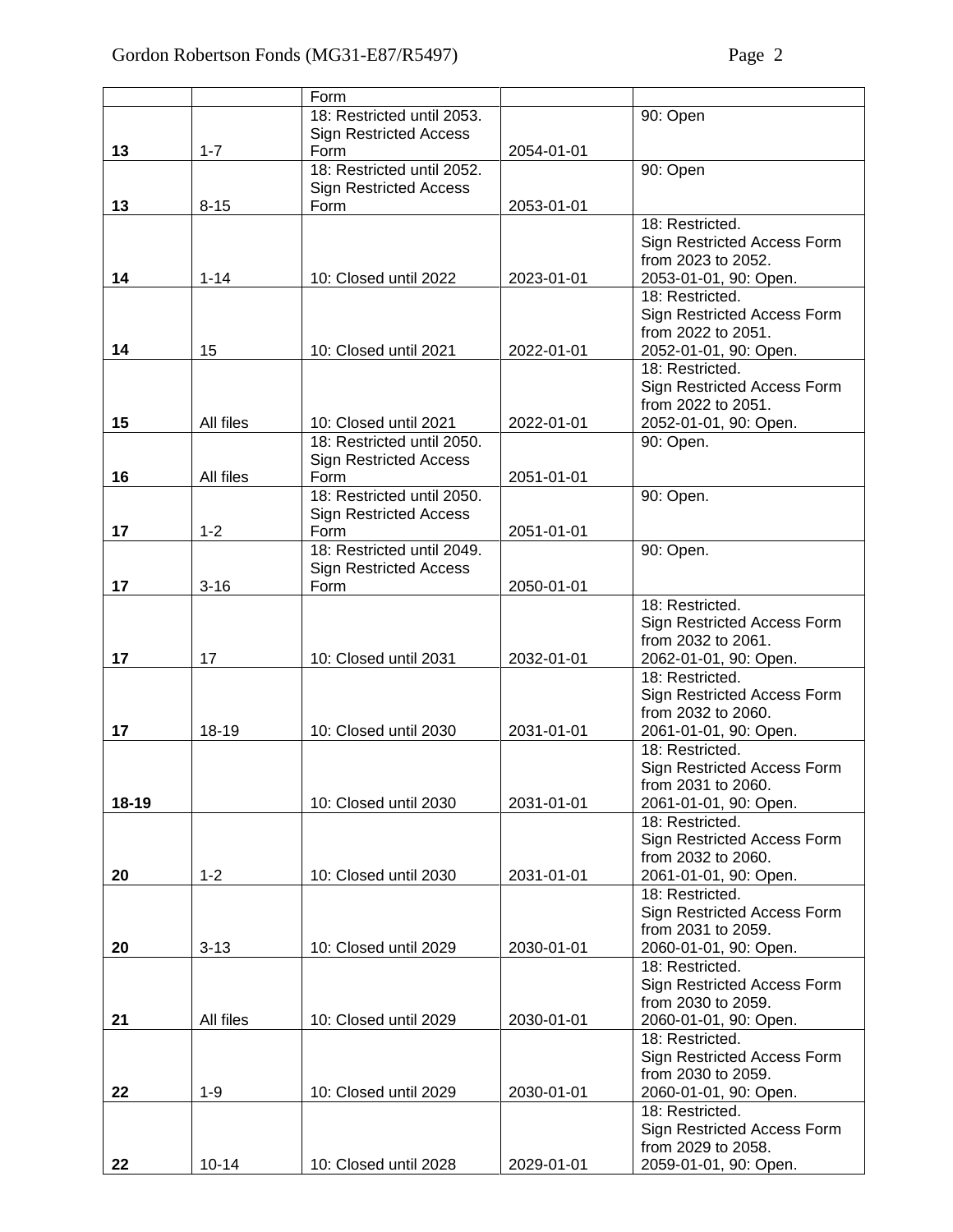|                 |                         |                               |            | 18: Restricted.                     |
|-----------------|-------------------------|-------------------------------|------------|-------------------------------------|
|                 |                         |                               |            | Sign Restricted Access Form         |
|                 |                         |                               |            | from 2029 to 2058.                  |
| $23 - 24$       | All files               | 10: Closed until 2028         | 2029-01-01 | 2059-01-01, 90: Open.               |
|                 |                         |                               |            | 18: Restricted.                     |
|                 |                         |                               |            | Sign Restricted Access Form         |
|                 |                         |                               |            | from 2028 to 2057.                  |
| 25-26           | All files               | 10: Closed until 2027         | 2028-01-01 | 2058-01-01, 90: Open.               |
|                 |                         |                               |            | 18: Restricted.                     |
|                 |                         |                               |            | Sign Restricted Access Form         |
|                 |                         |                               |            | from 2027 to 2056.                  |
| $27 - 28$       | All files               | 10: Closed until 2026         | 2027-01-01 | 2057-01-01, 90: Open.               |
| 29-51           | All files               | 90: Open                      |            |                                     |
| 52              | $1 - 4$                 | 10: Closed until 2021         | 2022-01-01 | 90: Open                            |
| 52              | $5 - 15$                | 90: Open                      |            |                                     |
| 53-66           | All files               | 90: Open                      |            |                                     |
| 67              | $1-11; 13-19$           | 90: Open                      |            |                                     |
|                 |                         |                               |            | Closed until 2026.                  |
|                 |                         |                               |            | Must be reviewed before             |
| 67              | 12                      | 10: Closed until 2026         | 2027-01-01 | opening.                            |
|                 |                         |                               |            |                                     |
| 68-69           | All files               | 90: Open                      |            |                                     |
|                 |                         |                               |            | 18: Restricted.                     |
|                 |                         |                               |            | Sign Restricted Access Form         |
|                 |                         |                               |            | from 2022 to 2041.                  |
| 70              | $\mathbf{1}$            | 10: Closed until 2021         | 2022-01-01 | 2042-01-01, 90: Open.               |
|                 |                         |                               |            | Must be reviewed before             |
| 70              | 2; 8                    | 10: Closed until 2035         | 2036-01-01 | opening.                            |
|                 |                         | 18: Restricted until 2049.    |            | 90: Open.                           |
|                 |                         | <b>Sign Restricted Access</b> |            |                                     |
| 70              | 3                       | Form                          | 2031-01-01 |                                     |
|                 |                         |                               |            | <b>Closed until related Cabinet</b> |
| 70              | $\overline{\mathbf{4}}$ | 10: Closed                    |            | document (608-74) is open.          |
|                 |                         |                               |            | <b>Closed until related Cabinet</b> |
| 70              | 5                       | 10: Closed                    |            | document (487-74) is open.          |
|                 |                         |                               |            | 18: Restricted.                     |
|                 |                         |                               |            | Sign Restricted Access Form         |
|                 |                         |                               |            | from 2027 to 2056.                  |
| 70              | 6                       | 10: Closed until 2026         | 2027-01-01 | 2057-01-01, 90: Open.               |
|                 |                         |                               |            | <b>Closed until related Cabinet</b> |
| 70              | $\overline{7}$          | 10: Closed                    | 2025-01-01 | Document (454-72) is open.          |
|                 |                         |                               |            | Closed until related Cabinet        |
| 70              | 9                       | 10: Closed                    |            | Document (1055-70) is open.         |
|                 |                         |                               |            | Must be reviewed before             |
| 70              | 10; 12                  | 10: Closed until 2035         | 2036-01-01 | opening.                            |
|                 |                         |                               |            | <b>Closed until related Cabinet</b> |
| 70              | $11; 14-15$             | 10: Closed                    |            | documents are open.                 |
|                 |                         |                               |            | <b>Closed until related Cabinet</b> |
|                 |                         |                               |            | document (62-70) and subject        |
| 70              | 13                      | 10: Closed                    |            | is open.                            |
|                 |                         | 18: Restricted until 2030.    |            | 90: Open                            |
|                 |                         | <b>Sign Restricted Access</b> |            |                                     |
| 71<br>71        | $1-9; 11; 13$           | Form                          | 2031-01-01 |                                     |
| $\overline{72}$ | 10; 12; 14-16           | 90: Open                      |            |                                     |
|                 | All files               | 90: Open                      |            |                                     |
| $\overline{73}$ | $1-3; 9$                | 90: Open                      |            |                                     |
|                 |                         | 18: Restricted until 2030.    |            | 90: Open                            |
|                 |                         | <b>Sign Restricted Access</b> |            |                                     |
| 73              | $4 - 8$                 | Form                          | 2031-01-01 |                                     |
| $74 - 75$       | All files               | 90: Open                      |            |                                     |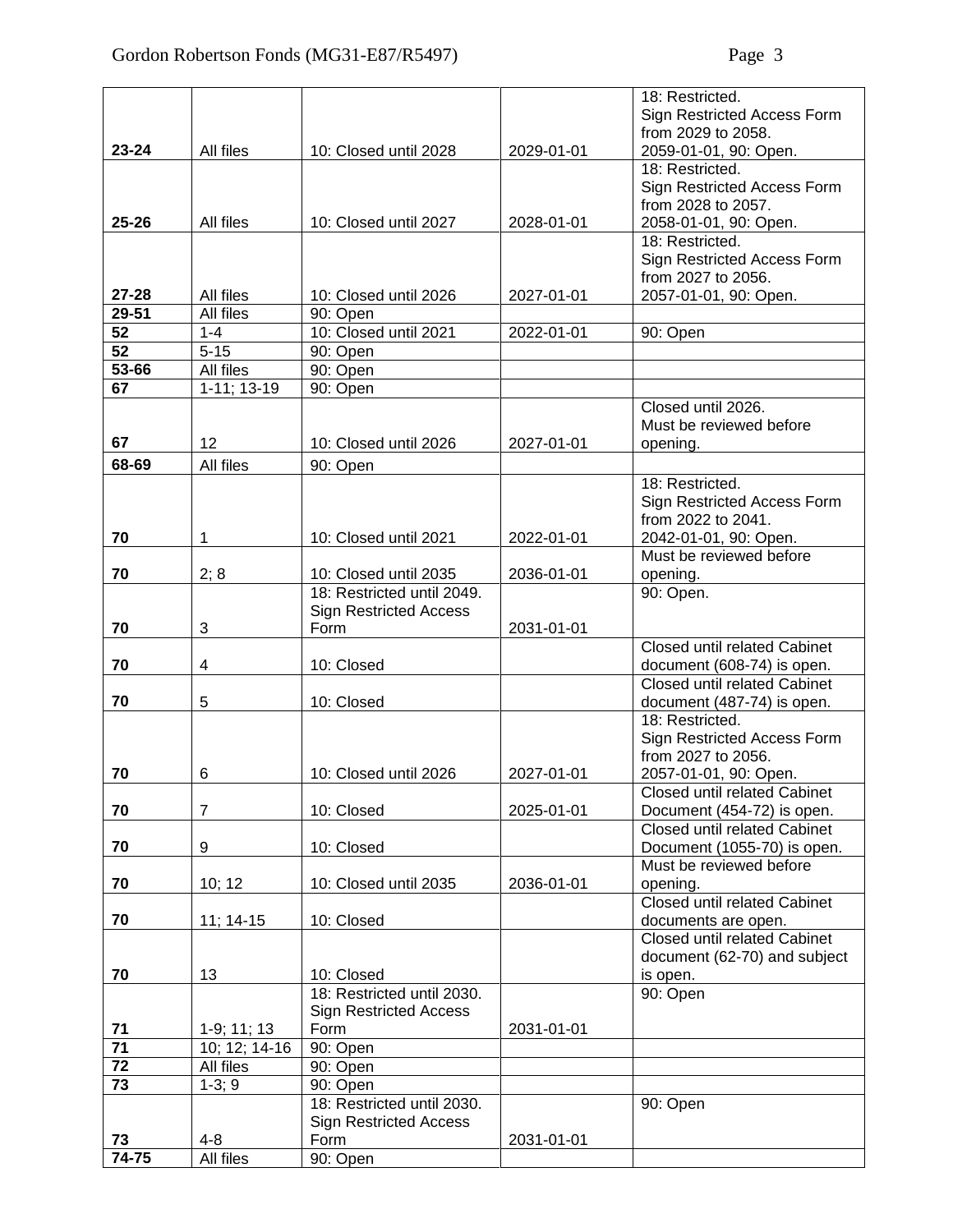|       | 1-10; 12-20;      |                               |            |                             |
|-------|-------------------|-------------------------------|------------|-----------------------------|
| 76    | 22                | 90: Open                      |            |                             |
| 76    | 11                | 10: Closed until 2026         | 2027-01-01 | 90: Open                    |
|       |                   | 18: Restricted until 2030.    |            | 90: Open                    |
|       |                   | <b>Sign Restricted Access</b> |            |                             |
| 76    | 21                | Form                          | 2031-01-01 |                             |
|       |                   | 18: Restricted until 2046.    |            | 90: Open                    |
|       |                   | <b>Sign Restricted Access</b> |            |                             |
| 77    | $1 - 2$           | Form                          | 2047-01-01 |                             |
|       |                   |                               |            | Material related to Queen   |
| 77    | $3 - 7$           | 10: Closed.                   |            |                             |
|       |                   | 18: Restricted until 2031.    |            | Elizabeth II                |
|       |                   |                               |            | 90: Open                    |
|       |                   | <b>Sign Restricted Access</b> |            |                             |
| 77    | 8                 | Form                          | 2032-01-01 |                             |
| 77    | 9                 | 10: Closed until 2026         | 2027-01-01 | 90: Open                    |
| 77    | 10                | 90: Open                      |            | 90: Open                    |
|       |                   | 18: Restricted until 2033.    |            |                             |
|       |                   | <b>Sign Restricted Access</b> |            |                             |
| 77    | $11 - 12$         | Form                          | 2034-01-01 |                             |
|       |                   | 18: Restricted until 2033.    |            | 90: Open                    |
|       |                   | <b>Sign Restricted Access</b> |            |                             |
| 78    | 1                 | Form                          | 2034-01-01 |                             |
|       | $2-5$ ; 8-12; 15- |                               |            |                             |
| 78    | 16                | 90: Open                      |            |                             |
|       |                   |                               |            | 18: Restricted.             |
|       |                   |                               |            | Sign Restricted Access Form |
|       |                   |                               |            | from 2035 to 2055.          |
| 78    | 6                 | 10: Closed until 2034         | 2035-01-01 | 2056-01-01, 90: Open.       |
|       |                   | 18: Restricted until 2034.    |            | 90: Open                    |
|       |                   | <b>Sign Restricted Access</b> |            |                             |
| 78    | 7                 | Form                          | 2035-01-01 |                             |
| 78    | $13 - 14$         | 10: Closed until 2034         | 2035-01-01 | 90: Open                    |
| 79    | $1; 4-6$          | 90: Open                      |            |                             |
|       |                   | 18: Restricted until 2030.    |            | 90: Open                    |
|       |                   | <b>Sign Restricted Access</b> |            |                             |
| 79    | $2 - 3$           | Form                          | 2031-01-01 |                             |
| 79    | $\overline{7}$    | 90: Open                      |            |                             |
|       |                   | 18: Restricted until 2030.    |            | 90: Open.                   |
|       |                   | <b>Sign Restricted Access</b> |            |                             |
| 79    | 8                 | Form                          | 2030-01-01 |                             |
|       |                   |                               |            | 18: Restricted.             |
|       |                   |                               |            | Sign Restricted Access Form |
|       |                   |                               |            | from 2027 to 2035.          |
| 79    | 9                 | 10: Closed until 2026         | 2027-01-01 | 2036-01-01, 90: Open.       |
| 80-81 |                   | 90: Open                      |            |                             |
| 82    | $1; 17-18$        | 90: Open                      |            |                             |
|       |                   |                               |            | 18: Restricted.             |
|       |                   |                               |            | Sign Restricted Access Form |
|       |                   |                               |            | from 2038 to 2056.          |
| 82    | $\overline{a}$    | 10: Closed until 2037         | 2038-01-01 | 2057-01-01, 90: Open.       |
|       |                   |                               |            | 18: Restricted.             |
|       |                   |                               |            | Sign Restricted Access Form |
|       |                   |                               |            | from 2033 to 2051.          |
| 82    | 3                 | 10: Closed until 2032         | 2033-01-01 | 2052-01-01, 90: Open.       |
|       |                   |                               |            | 18: Restricted.             |
|       |                   |                               |            | Sign Restricted Access Form |
|       |                   |                               |            | from 2032 to 2050.          |
| 82    | 4                 | 10: Closed until 2031         | 2032-01-01 | 2051-01-01, 90: Open.       |
| 82    | $\overline{5}$    | 10: Closed until 2030         | 2031-01-01 | 18: Restricted.             |
|       |                   |                               |            |                             |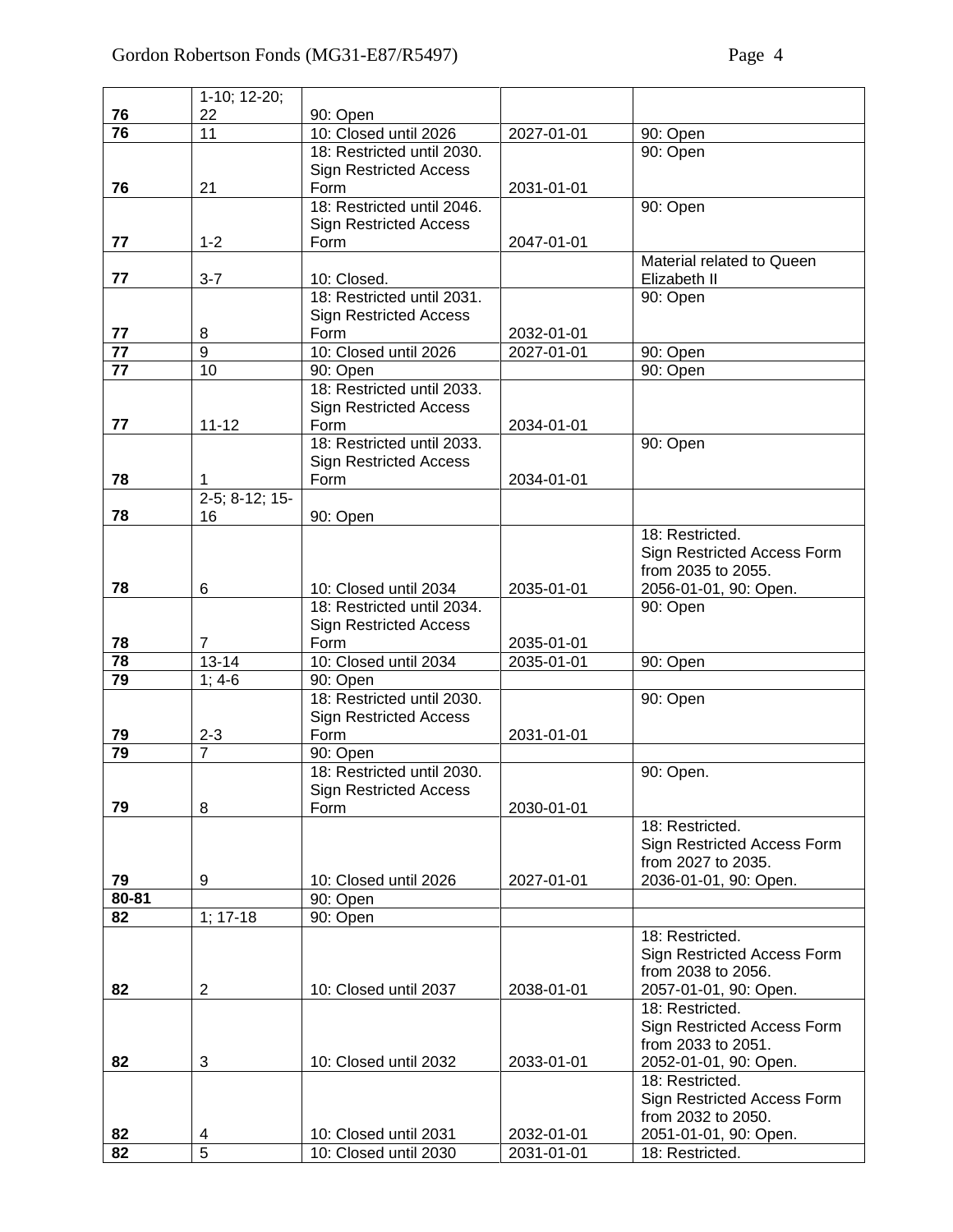|    |                |                               |            | Sign Restricted Access Form |
|----|----------------|-------------------------------|------------|-----------------------------|
|    |                |                               |            | from 2031 to 2049.          |
|    |                |                               |            | 2050-01-01, 90: Open.       |
|    |                |                               |            | 18: Restricted.             |
|    |                |                               |            | Sign Restricted Access Form |
|    |                |                               |            | from 2030 to 2048.          |
| 82 | 6              | 10: Closed until 2029         | 2030-01-01 | 2049-01-01, 90: Open.       |
|    |                |                               |            | 18: Restricted.             |
|    |                |                               |            | Sign Restricted Access Form |
|    |                |                               |            | from 2029 to 2047.          |
| 82 | $\overline{7}$ | 10: Closed until 2028         | 2029-01-01 | 2048-01-01, 90: Open.       |
|    |                |                               |            | 18: Restricted.             |
|    |                |                               |            | Sign Restricted Access Form |
|    |                |                               |            | from 2028 to 2046.          |
| 82 | 8              | 10: Closed until 2027         | 2028-01-01 | 2047-01-01, 90: Open.       |
|    |                |                               |            | 18: Restricted.             |
|    |                |                               |            | Sign Restricted Access Form |
|    |                |                               |            | from 2027 to 2045.          |
| 82 | 9              | 10: Closed until 2026         | 2027-01-01 | 2046-01-01, 90: Open.       |
|    |                |                               |            | 18: Restricted.             |
|    |                |                               |            | Sign Restricted Access Form |
|    |                |                               |            | from 2026 to 2044.          |
| 82 | 10             | 10: Closed until 2025         | 2026-01-01 | 2045-01-01, 90: Open.       |
|    |                |                               |            | 18: Restricted.             |
|    |                |                               |            | Sign Restricted Access Form |
|    |                |                               |            | from 2025 to 2043.          |
| 82 | 11             | 10: Closed until 2024         | 2025-01-01 | 2044-01-01, 90: Open.       |
|    |                |                               |            | 18: Restricted.             |
|    |                |                               |            | Sign Restricted Access Form |
|    |                |                               |            | from 2024 to 2042.          |
| 82 | 12             | 10: Closed until 2023         | 2024-01-01 | 2043-01-01, 90: Open.       |
|    |                |                               |            | 18: Restricted.             |
|    |                |                               |            | Sign Restricted Access Form |
|    |                |                               |            | from 2023 to 2041.          |
| 82 | 13             | 10: Closed until 2022         | 2023-01-01 | 2042-01-01, 90: Open.       |
|    |                |                               |            | 18: Restricted.             |
|    |                |                               |            | Sign Restricted Access Form |
|    |                |                               |            | from 2022 to 2040.          |
| 82 | 14             | 10: Closed until 2021         | 2022-01-01 | 2041-01-01, 90: Open.       |
|    |                | 18: Restricted until 2038.    |            | 90: Open.                   |
|    |                | <b>Sign Restricted Access</b> |            |                             |
| 82 | 15             | Form                          | 2040-01-01 |                             |
|    |                | 18: Restricted until 2038.    |            | 90: Open.                   |
|    |                | <b>Sign Restricted Access</b> |            |                             |
| 82 | 16             | Form                          | 2039-01-01 |                             |
|    |                | 18: Restricted until 2035.    |            | 90: Open                    |
|    |                | <b>Sign Restricted Access</b> |            |                             |
| 82 | 19             | Form                          | 2036-01-01 |                             |
|    |                | 18: Restricted until 2034.    |            | 90: Open                    |
|    |                | <b>Sign Restricted Access</b> |            |                             |
| 83 | 1              | Form                          | 2035-01-01 |                             |
|    |                | 18: Restricted until 2033.    |            | 90: Open                    |
|    |                | <b>Sign Restricted Access</b> |            |                             |
| 83 | $\overline{2}$ | Form                          | 2034-01-01 |                             |
|    |                | 18: Restricted until 2032.    |            | 90: Open                    |
|    |                | <b>Sign Restricted Access</b> |            |                             |
| 83 | 3              | Form                          | 2033-01-01 |                             |
|    |                | 18: Restricted until 2031.    |            | 90: Open                    |
|    |                | <b>Sign Restricted Access</b> |            |                             |
| 83 | $4 - 5$        | Form                          | 2032-01-01 |                             |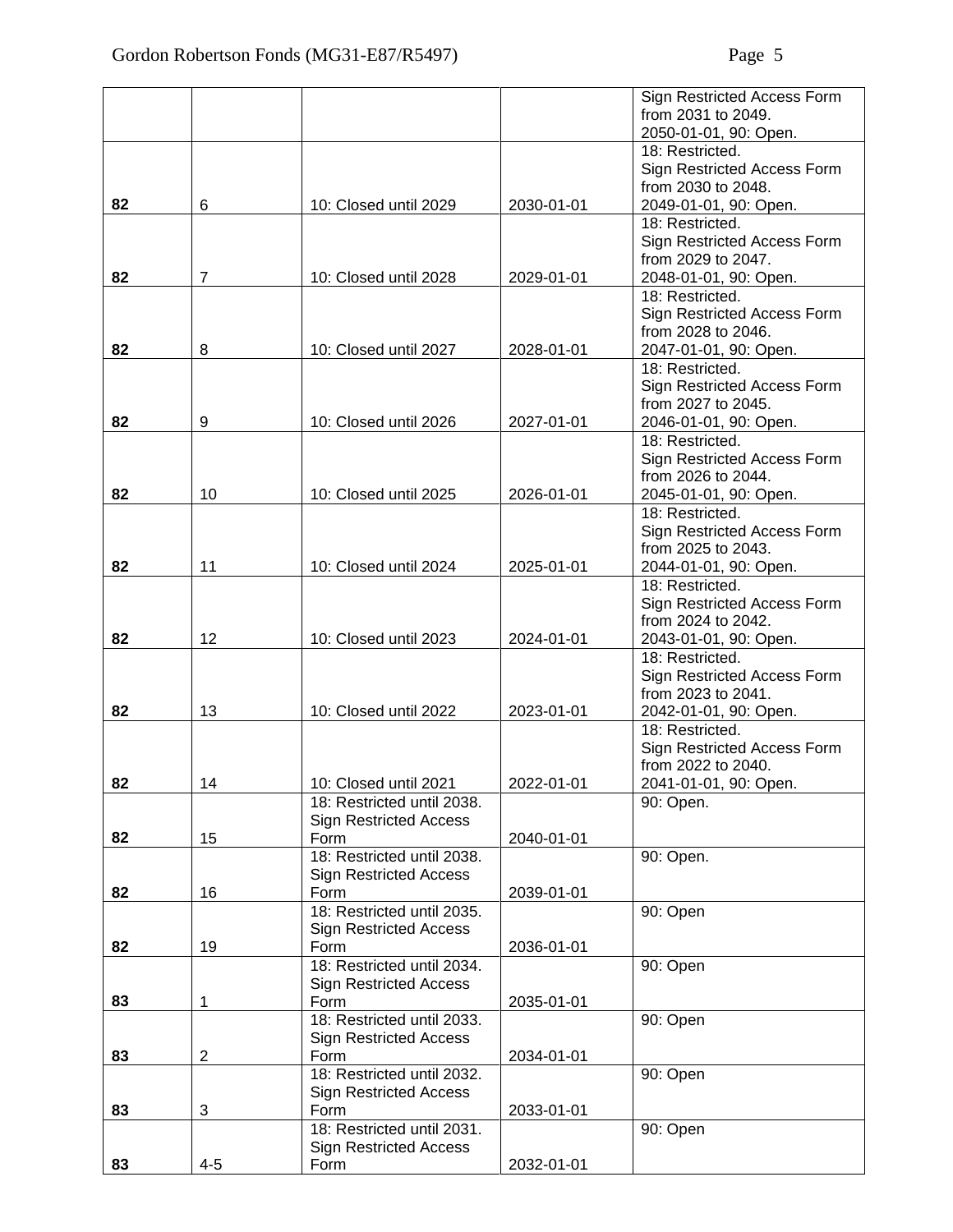|    |                | 18: Restricted until 2030.            |            | 90: Open                                          |
|----|----------------|---------------------------------------|------------|---------------------------------------------------|
|    |                | <b>Sign Restricted Access</b>         |            |                                                   |
| 83 | $6 - 8$        | Form                                  | 2031-01-01 |                                                   |
|    |                | 18: Restricted until 2029.            |            | 90: Open                                          |
|    |                | <b>Sign Restricted Access</b>         |            |                                                   |
| 83 | $9 - 11$       | Form                                  | 2030-01-01 |                                                   |
|    |                | 18: Restricted until 2028.            |            | 90: Open                                          |
|    |                | <b>Sign Restricted Access</b>         |            |                                                   |
| 83 | $12 - 14$      | Form                                  | 2029-01-01 |                                                   |
|    |                | 18: Restricted until 2027.            |            | 90: Open                                          |
|    |                | <b>Sign Restricted Access</b>         |            |                                                   |
| 84 | $1 - 2$        | Form                                  | 2028-01-01 |                                                   |
|    |                | 18: Restricted until 2026.            |            | 90: Open                                          |
|    |                | <b>Sign Restricted Access</b>         |            |                                                   |
| 84 | $3-5$          | Form                                  | 2027-01-01 |                                                   |
|    |                | 18: Restricted until 2025.            |            | 90: Open                                          |
|    |                | <b>Sign Restricted Access</b>         |            |                                                   |
| 84 | $6 - 8$        | Form<br>18: Restricted until 2024.    | 2026-01-01 |                                                   |
|    |                |                                       |            | 90: Open                                          |
| 84 | $9 - 11$       | <b>Sign Restricted Access</b><br>Form | 2025-01-01 |                                                   |
|    |                | 18: Restricted until 2023.            |            | 90: Open                                          |
|    |                | <b>Sign Restricted Access</b>         |            |                                                   |
| 84 | $12 - 13$      | Form                                  | 2024-01-01 |                                                   |
|    |                | 18: Restricted until 2023.            |            | 90: Open                                          |
|    |                | <b>Sign Restricted Access</b>         |            |                                                   |
| 85 | 1              | Form                                  | 2024-01-01 |                                                   |
|    |                | 18: Restricted until 2022.            |            | 90: Open                                          |
|    |                | <b>Sign Restricted Access</b>         |            |                                                   |
| 85 | $2 - 3$        | Form                                  | 2023-01-01 |                                                   |
|    |                | 18: Restricted until 2021.            |            | 90: Open                                          |
|    |                | <b>Sign Restricted Access</b>         |            |                                                   |
| 85 | 4              | Form                                  | 2022-01-01 |                                                   |
| 85 | $5 - 21$       | 90: Open                              |            |                                                   |
| 86 | $1 - 4$        | 90: Open                              |            |                                                   |
| 86 | $5 - 11$       | 10: Closed until 2032                 | 2033-01-01 | 90: Open                                          |
| 86 | 12             | 10: Closed until 2028                 | 2029-01-01 |                                                   |
| 86 | 13             | 10: Closed until 2029                 | 2030-01-01 |                                                   |
|    |                |                                       |            | Must be reviewed before                           |
|    |                |                                       |            | opening - contains legal                          |
| 87 | 1              | 10: Closed until 2027                 | 2028-01-01 | advice.                                           |
|    |                |                                       |            | 18: Restricted.                                   |
|    |                |                                       |            | Sign Restricted Access Form<br>from 2023 to 2032. |
| 87 | $\overline{2}$ | 10: Closed until 2022                 | 2023-01-01 | 2033-01-01, 90: Open.                             |
|    |                | 18: Restricted until 2030.            |            |                                                   |
|    |                | <b>Sign Restricted Access</b>         |            |                                                   |
| 87 | 3              | Form                                  | 2031-01-01 |                                                   |
|    |                | 18: Restricted until 2030.            |            | 90: Open.                                         |
|    |                | <b>Sign Restricted Access</b>         |            |                                                   |
| 87 | 4              | Form                                  | 2031-01-01 |                                                   |
| 87 | $\overline{5}$ | 10: Closed until 2034                 | 2035-01-01 | 90: Open                                          |
| 87 | $6 - 12$       | 90: Open                              |            |                                                   |
|    |                |                                       |            | 18: Restricted.                                   |
|    |                |                                       |            | Sign Restricted Access Form                       |
|    |                |                                       |            | from 2025 to 2044.                                |
| 87 | $13 - 17$      | 10: Closed until 2024                 | 2025-01-01 | 2045-01-01, 90: Open.                             |
|    |                |                                       |            | 18: Restricted.                                   |
| 88 | $1-6$          | 10: Closed until 2026                 | 2027-01-01 | Sign Restricted Access Form                       |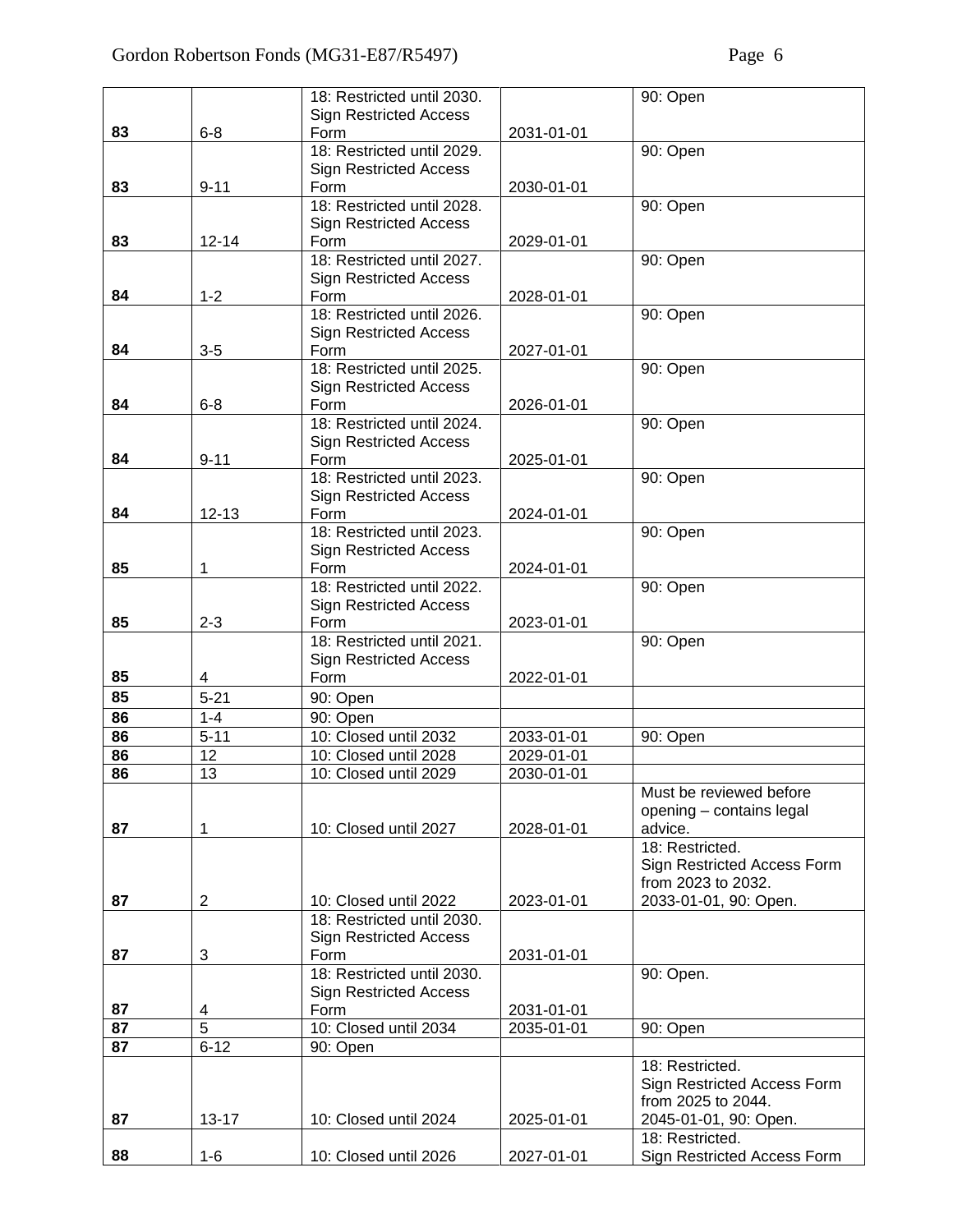|                 |                  |                               |            | from 2027 to 2046.                   |
|-----------------|------------------|-------------------------------|------------|--------------------------------------|
|                 |                  |                               |            | 2047-01-01, 90: Open.                |
| 88              | $7-9$            | 90: Open                      |            |                                      |
| 89              | $1 - 5$          | 90: Open                      |            |                                      |
|                 |                  | 18: Restricted until 2027 -   |            | 90: Open.                            |
|                 |                  | <b>Sign Restricted Access</b> |            |                                      |
| 89              | 6                | Form                          | 2028-01-01 |                                      |
| 89              | $7 - 8$          | 10: Closed until 2026         | 2027-01-01 |                                      |
|                 |                  |                               |            | Must be reviewed before              |
|                 |                  |                               |            | opening - contains legal             |
| 89              | 9                | 10: Closed until 2042         | 2043-01-01 | advice.                              |
|                 |                  |                               |            | Must be reviewed before              |
|                 |                  |                               |            | opening - contains legal             |
| 90              | 1                | 10: Closed until 2042         | 2043-01-01 | advice.                              |
| 90              | $2 - 3$          | 90: Open                      |            |                                      |
| 90              | $4 - 8$          | 10: Closed until 2031         | 2032-01-01 | 90: Open                             |
| 90              | 9                | 10: Closed until 2021         | 2022-01-01 | 90: Open                             |
| 90              | $10 - 12$        | 90: Open                      |            |                                      |
| 91              | $1-4; 7-10$      | 90: Open                      |            |                                      |
| 91              | $\overline{5}$   | 10: Closed until 2028         | 2029-01-01 | 90: Open                             |
| 91              | $\overline{6}$   | 10: Closed until 2021         | 2022-01-01 | 90: Open                             |
|                 |                  | 18: Restricted until 2024.    |            | 90: Open                             |
|                 |                  | <b>Sign Restricted Access</b> |            |                                      |
| 92              | $1 - 2$          | Form                          | 2025-01-01 |                                      |
|                 |                  |                               |            | Must be reviewed before              |
|                 |                  |                               |            | opening.<br>Cabinet Documents on the |
|                 |                  |                               |            | topic are not yet available to       |
| 92              | 3                | 10: Closed until 2027         | 2028-01-01 | know if the file can be open.        |
| 92              | 4                | 10: Closed until 2027         | 2028-01-01 | 90: Open                             |
| 92              | $5-6; 8-9$       | 10: Closed until 2032         | 2033-01-01 | 90: Open                             |
| 92              | $7:10-13$        | 90: Open                      |            |                                      |
| 93              | 1; 10            | 10: Closed until 2022         | 2023-01-01 | 90: Open                             |
| 93              | $2-4; 9; 11-13$  | 90: Open                      |            |                                      |
| 93              | $5 - 6$          | 10: Closed until 2029         | 2030-01-01 | 90: Open                             |
| 93              | $7 - 8$          | 10: Closed until 2027         | 2028-01-01 | 90: Open                             |
| 94              | $1-4:12$         | 90: Open                      |            |                                      |
| $9\overline{4}$ | $5-11; 13$       | 18: Restricted until 2030     | 2031-01-01 | 90: Open                             |
| 95              | $1 - 5$          | 18: Restricted until 2030     | 2031-01-01 | 90: Open                             |
| 95              | $6 - 16$         | 90: Open                      |            |                                      |
| 96-111          |                  | 90: Open                      |            |                                      |
|                 |                  |                               |            | Physical restrictions for access     |
|                 |                  |                               |            | (must be viewed under                |
| 112             | 1                | 90: Open                      |            | supervision).                        |
| 113             | 1                | 90: Open                      |            |                                      |
|                 | $1-6; 8; 10-11;$ |                               |            | Material related to Queen            |
| 114             | 22-23; 30        | 10: Closed                    |            | Elizabeth II.                        |
|                 | 7; 9; 12; 25-    |                               |            | Must be reviewed before              |
| 114             | 26               | 10: Closed until 2035         | 2036-01-01 | opening.                             |
| 114             | 13               | 10: Closed until 2061         | 2062-01-01 | 90: Open                             |
|                 |                  |                               |            | 18: Restricted.                      |
|                 |                  |                               |            | Sign Restricted Access Form          |
|                 |                  |                               |            | from 2035 to 2057.                   |
| 114             | 14               | 10: Closed until 2034         | 2035-01-01 | 2058-01-01, 90: Open.                |
|                 |                  |                               |            | 18: Restricted.                      |
|                 |                  |                               |            | Sign Restricted Access Form          |
|                 |                  |                               |            | from 2056 to 2057.                   |
| 114             | 15               | 10: Closed until 2055         | 2056-01-01 | 2058-01-01, 90: Open.                |
| 114             | $16 - 17$        | 10: Closed until 2026         | 2027-01-01 | Must be reviewed before              |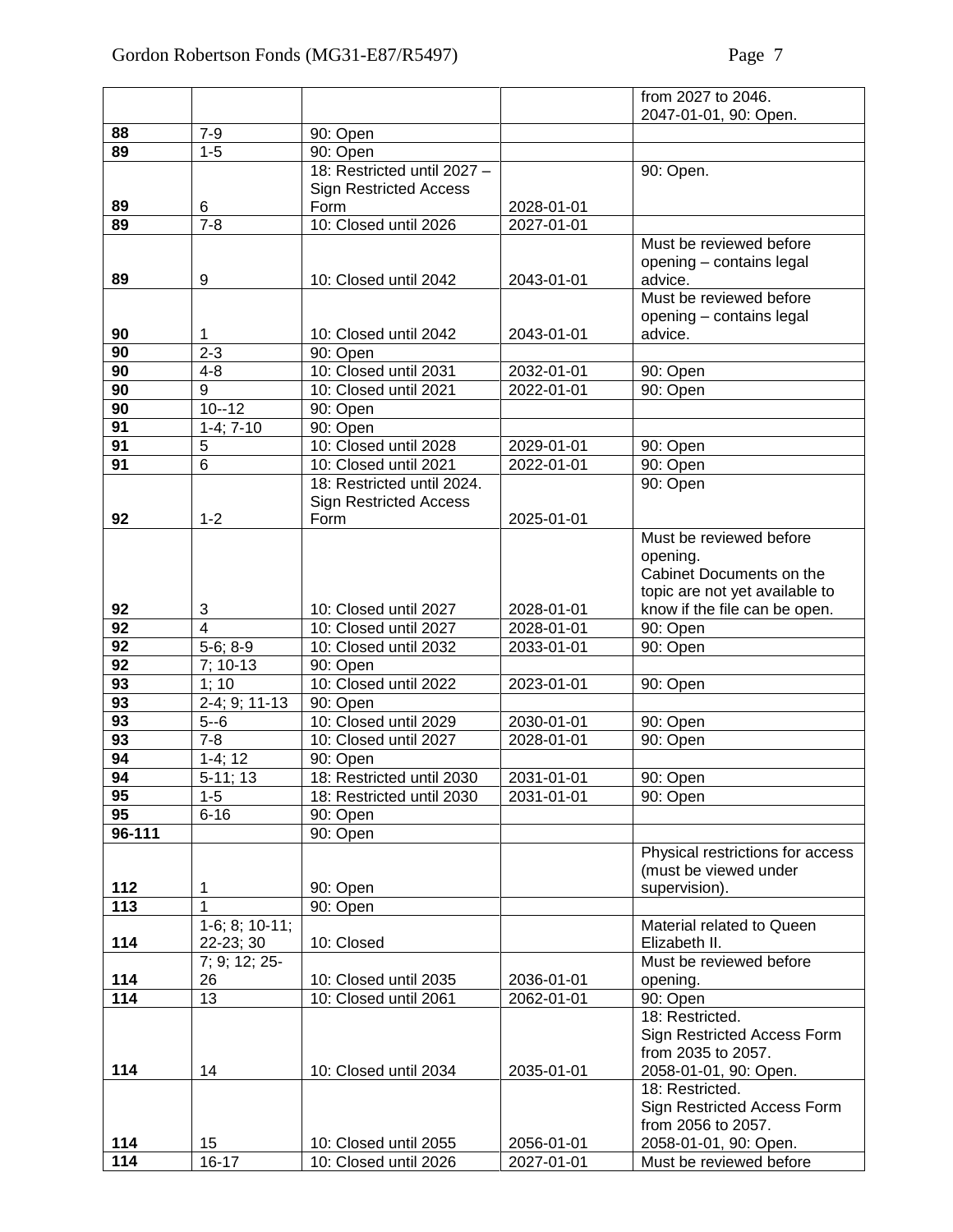|                 |                |                           |            | opening.                            |
|-----------------|----------------|---------------------------|------------|-------------------------------------|
|                 |                |                           |            | <b>Closed until related Cabinet</b> |
| 114             | 18             | 10: Closed                | 2025-01-01 | Document (639-71) is open.          |
|                 |                |                           |            | <b>Closed until related Cabinet</b> |
| 114             | 19             | 10: Closed                | 2025-01-01 | Document (638-71) is open.          |
|                 |                |                           |            | <b>Closed until related Cabinet</b> |
| 114             | 20             | 10: Closed                | 2025-01-01 | Document (10-68) is open.           |
|                 |                |                           |            | <b>Closed until related Cabinet</b> |
| 114             | 21             | 10: Closed                | 2025-01-01 | Document (675-79) is open.          |
|                 |                |                           |            | <b>Closed until related Cabinet</b> |
| 114             | 24             | 10: Closed                | 2025-01-01 | Document (204-72) is open.          |
| 114             | 27             | 10: Closed until 2048     | 2049-01-01 | 90: Open                            |
| 114             | 28-29          | 10: Closed until 2036     | 2037-01-01 | 90: Open                            |
|                 |                |                           |            | <b>Closed until related Cabinet</b> |
| 114             | 31             | 10: Closed                | 2025-01-01 | Document (320-68) is open.          |
| 114             | 32             | 10: Closed until 2055     | 2056-01-01 | 90: Open                            |
| 114             | 33             | 18: Restricted until 2047 | 2048-01-01 | 90: Open                            |
|                 |                |                           |            | Must be reviewed before             |
|                 |                |                           |            | opening - contains legal            |
| 114             | 34             | 10: Closed until 2040     | 2041-01-01 | opinion.                            |
|                 |                |                           |            | Must be reviewed before             |
|                 |                |                           |            | opening - contains legal            |
| 114             | 35             | 10: Closed until 2041     | 2042-01-01 | opinion.                            |
|                 |                |                           |            | <b>Check related Cabinet</b>        |
|                 |                |                           |            | Document is open before             |
| 114             | 36             | 10: Closed until 2025     | 2026-01-01 | opening file.                       |
| 115             | $1 - 9$        | 90: Open                  |            |                                     |
| 115             | $10 - 11$      | 18: Restricted until 2030 | 2031-01-01 | 90: Open                            |
| 116             | $1; 3-6; 8-11$ | 90: Open                  |            |                                     |
| 116             | $\overline{2}$ | 18: Restricted until 2035 | 2036-01-01 | 90: Open                            |
| 116             | $\overline{7}$ | 18: Restricted until 2034 | 2035-01-01 | 90: Open                            |
| 116             | 12             | 18: Restricted until 2030 | 2031-01-01 | 90: Open                            |
| <b>Registry</b> |                |                           |            |                                     |
| box,            |                |                           |            |                                     |
| 2014-           |                |                           |            |                                     |
| 0346-3.         |                |                           |            |                                     |
| <b>Barcode</b>  |                |                           |            |                                     |
| 20021446        |                |                           |            |                                     |
| 25. AV          |                |                           |            |                                     |
| material        | $1 - 4$        | 90: Open                  |            |                                     |
| 8487 AV.        |                |                           |            |                                     |
| <b>Barcode</b>  |                |                           |            |                                     |
| 20017714        |                |                           |            |                                     |
| 04.             |                | 90: Open                  |            |                                     |
| <b>Box C</b>    |                |                           |            |                                     |
| 65; Acc         |                |                           |            |                                     |
| No. 1992-       |                |                           |            |                                     |
| 495.41.         |                |                           |            |                                     |
| <b>Postal</b>   |                |                           |            |                                     |
| cover.          |                | 90: Open                  |            |                                     |
| Box C           |                |                           |            |                                     |
| 65; Acc         |                |                           |            |                                     |
| No. 1992-       |                |                           |            |                                     |
| 495.42.         |                |                           |            |                                     |
| <b>Postal</b>   |                |                           |            |                                     |
| cover.          |                | 90: Open                  |            |                                     |